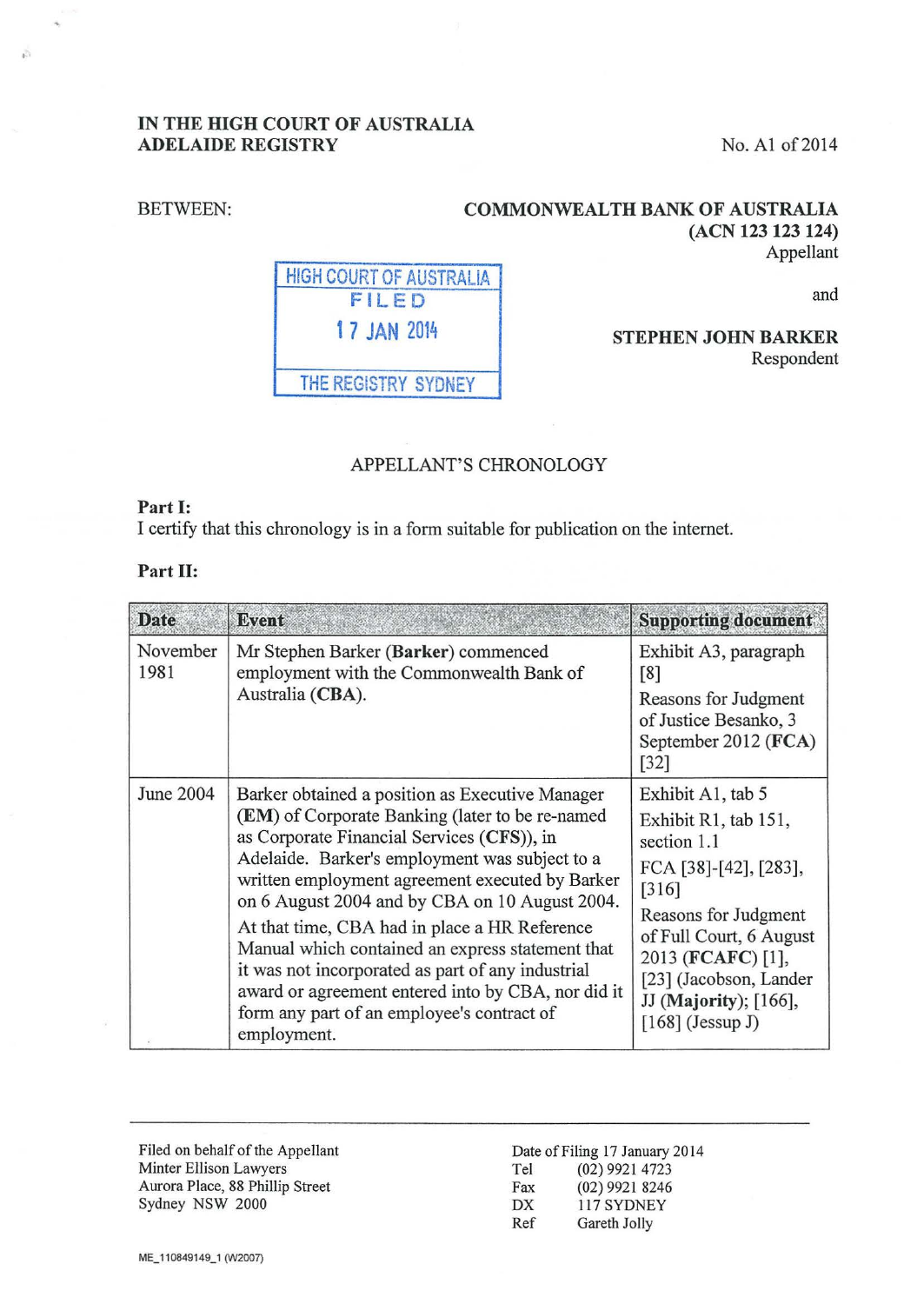| Date                                       | Event                                                                                                                                                                                                                                                                                                                                                                                                                                                                                                                                                                                                                                                          | <b>Supporting document</b>                                                                  |
|--------------------------------------------|----------------------------------------------------------------------------------------------------------------------------------------------------------------------------------------------------------------------------------------------------------------------------------------------------------------------------------------------------------------------------------------------------------------------------------------------------------------------------------------------------------------------------------------------------------------------------------------------------------------------------------------------------------------|---------------------------------------------------------------------------------------------|
| Mid 2006                                   | Mr De Luca commenced employment with CBA as<br>Executive General Manager of CFS, which<br>included Barker and the team he managed. In his<br>role, Mr De Luca managed CFS for CBA<br>nationwide. Mr De Luca was Barker's manager<br>once removed. Barker reported directly to Mr Tim<br>Chilvers, General Manager (GM) of CFS Victoria,<br>Tasmania, South Australia and Western Australia.                                                                                                                                                                                                                                                                    | Exhibit R14,<br>paragraphs $[1] - [2]$ , $[6]$<br>FCA [50], [55]                            |
| <b>July 2006</b>                           | Mr Joe Formichella was appointed as GM of South<br>Australia and Northern Territory following a<br>change in reporting lines brought about by Mr De<br>Luca. Barker reported directly to Mr Formichella.                                                                                                                                                                                                                                                                                                                                                                                                                                                       | Exhibit R14, paragraph<br>$[11]$<br><b>FCA [57]</b>                                         |
| <b>May 2008</b><br>$-22$<br>August<br>2008 | CBA transferred the HR Reference Manual to its<br>intranet site, which transfer was completed on 22<br>August 2008. For an unknown reason, the express<br>statement that the HR Reference Manual was not<br>incorporated as part of any industrial award or<br>agreement entered into by CBA, nor did it form<br>any part of an employee's contract of employment,<br>was not included on the CBA intranet.                                                                                                                                                                                                                                                    | Exhibit R4, paragraphs<br>$[9] - [10]$<br>FCA [286] - [288]<br>FCAFC [168] (Jessup<br>J)    |
| June 2008                                  | Top Tier team created in CFS Adelaide. Mr<br>Neville Wiles was appointed as EM of this team.                                                                                                                                                                                                                                                                                                                                                                                                                                                                                                                                                                   | Exhibit R9, paragraph<br>[68]<br>FCA [171]                                                  |
| <b>Late 2008</b><br>– February<br>2009     | The nationwide restructure of CFS called the<br>'segmentation exercise' commenced. This<br>restructure involved standardising portfolio size.<br>At this time, there were five teams in CFS South<br>Australia/Northern Territory: Top Tier (Mr Wiles'<br>team), Team 1 (Barker's team), Team 2 (Mrs<br>Allen's team), Darwin (managed by Mr Robert<br>Annis-Brown, an EM) and Mawson Lakes<br>(managed by Mr Greg Morris). Mr Morris was an<br>Area Manager, which is one step below an EM.<br>The result of the segmentation process was that<br>Barker's team was collapsed and one of the five<br>team managers' positions needed to be made<br>redundant. | Exhibit R9, paragraphs<br>$[77] - [84]$<br>FCA $[181] - [197]$<br>FCAFC [174] (Jessup<br>J) |

 $\ddot{\phantom{1}}$ 

 $\ddot{\phantom{a}}$ 

÷,

 $\overline{a}$ 

 $\hat{\mathcal{A}}$ 

 $\ddot{\phantom{a}}$ 

 $\psi$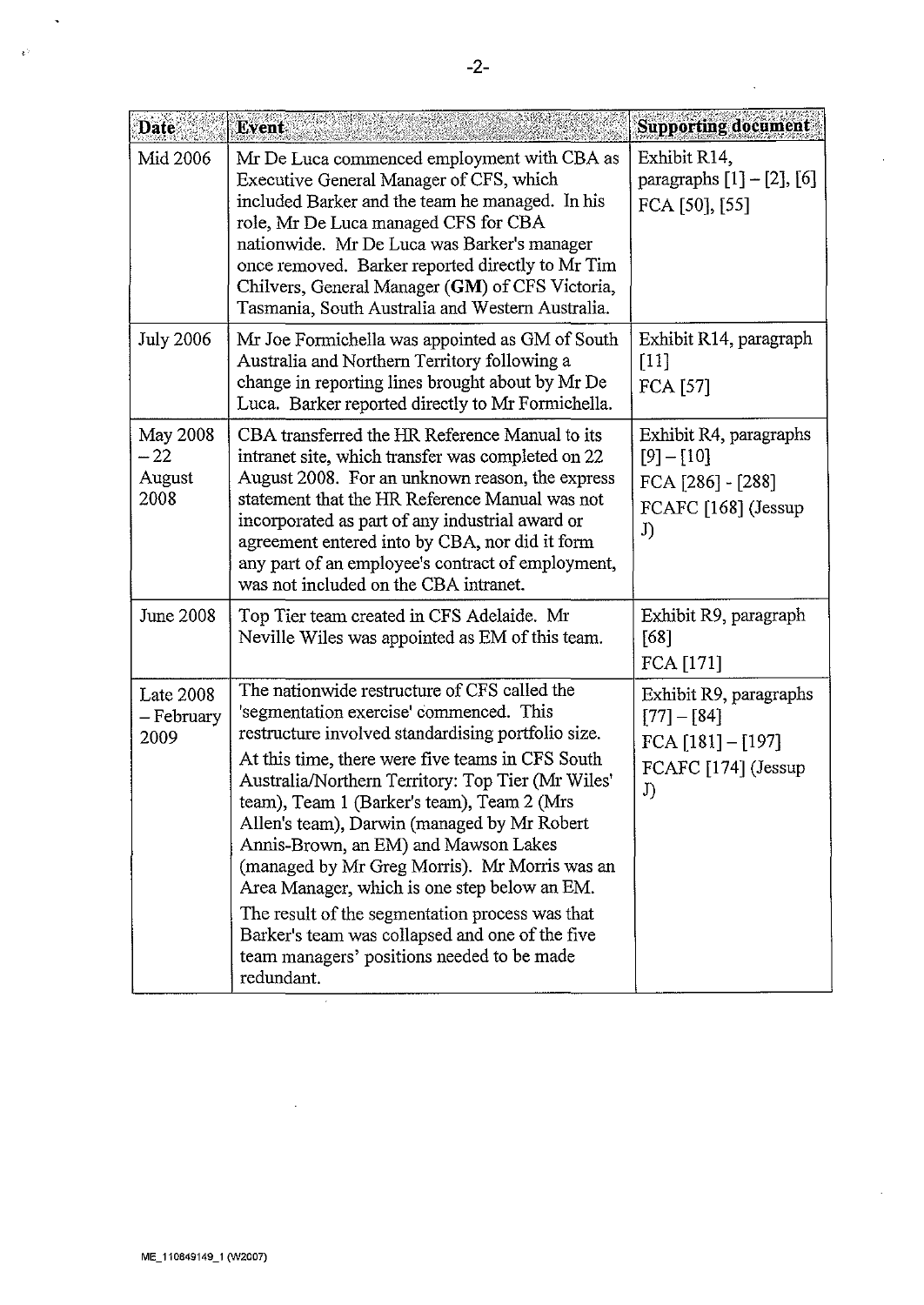| Date             | Event                                                                                                                                                                                                                                                                                                                                                                                                                                                                                                                                                                                                                                                                                                                                                                                                           | <b>Supporting document</b>                                                                                                                                                                                |
|------------------|-----------------------------------------------------------------------------------------------------------------------------------------------------------------------------------------------------------------------------------------------------------------------------------------------------------------------------------------------------------------------------------------------------------------------------------------------------------------------------------------------------------------------------------------------------------------------------------------------------------------------------------------------------------------------------------------------------------------------------------------------------------------------------------------------------------------|-----------------------------------------------------------------------------------------------------------------------------------------------------------------------------------------------------------|
| February<br>2009 | Mr De Luca and Mr Formichella decided to make<br>Barker's position redundant. Mr Annis-Brown was<br>excluded from consideration due to his<br>geographical location. Mr Morris was excluded<br>from consideration as making him redundant would<br>result in one of the EMs being demoted to an Area<br>Manager position.<br>Mr Wiles was ruled out as he was a high performer.<br>Barker was chosen as his team was most affected<br>by the segmentation exercise and Mrs Allen<br>exhibited better behaviours.                                                                                                                                                                                                                                                                                                | Exhibit R9, paragraphs<br>$[84] - [93]$<br>Exhibit R14,<br>paragraphs $[25]$ – $[32]$<br>FCA $[187] - [197]$<br>FCAFC [174] (Jessup<br>J)                                                                 |
| Early<br>2009    | Mr De Luca decided that each CFS region would<br>employ an employee in the position of EM –<br>Service Excellence.                                                                                                                                                                                                                                                                                                                                                                                                                                                                                                                                                                                                                                                                                              | Exhibit R14, paragraph<br>$[40]$<br>FCA [255]<br>FCAFC [182] (Jessup<br>J)                                                                                                                                |
| 2 March<br>2009  | Barker met with Mr Formichella and Mr Glen<br>Davis, CBA Executive Manager - Strategic Human<br>Resources, and informed that his position was<br>redundant. Barker was told that CBA's preference<br>was to redeploy him. Mr Davis told Barker words<br>to the effect that the onus was as much on Barker<br>as on CBA to make efforts to redeploy Barker.<br>Barker was told on 2 March 2009 that if he was not<br>redeployed within CBA his employment would be<br>terminated on 2 April 2009.<br>Mr Davis told Barker to work out the day, clear out<br>his desk, hand in his keys and mobile telephone<br>and go. Barker's access to work emails and<br>telephone ended.<br>Barker left the meeting and spoke with Mr Graham<br>Andrewartha, an outplacement consultant from<br>Audrey Page and Associates. | Exhibit R9, paragraphs<br>$[94] - [97]$<br>Exhibit R12,<br>paragraphs $[18] - [30]$<br>FCA [199] - [200],<br>$[207] - [213]$<br>FCAFC [3], [36] - [37]<br>(Majority); [175], [177]<br>$-[178]$ (Jessup J) |
| 3 March<br>2009  | Mr Formichella received a letter from Ms Julia<br>Adlem, Barker's solicitor, which asked that CBA<br>provide documents relevant to the selection of<br>Barker to lose his position and noting CBA's<br>preference to redeploy Barker.                                                                                                                                                                                                                                                                                                                                                                                                                                                                                                                                                                           | Exhibit A1, tab 50<br>FCA [216]<br>FCAFC [181] (Jessup<br>J)                                                                                                                                              |

 $\frac{1}{2}$ 

 $\bar{\star}$ 

 $\vec{v}$ 

 $\bar{\beta}$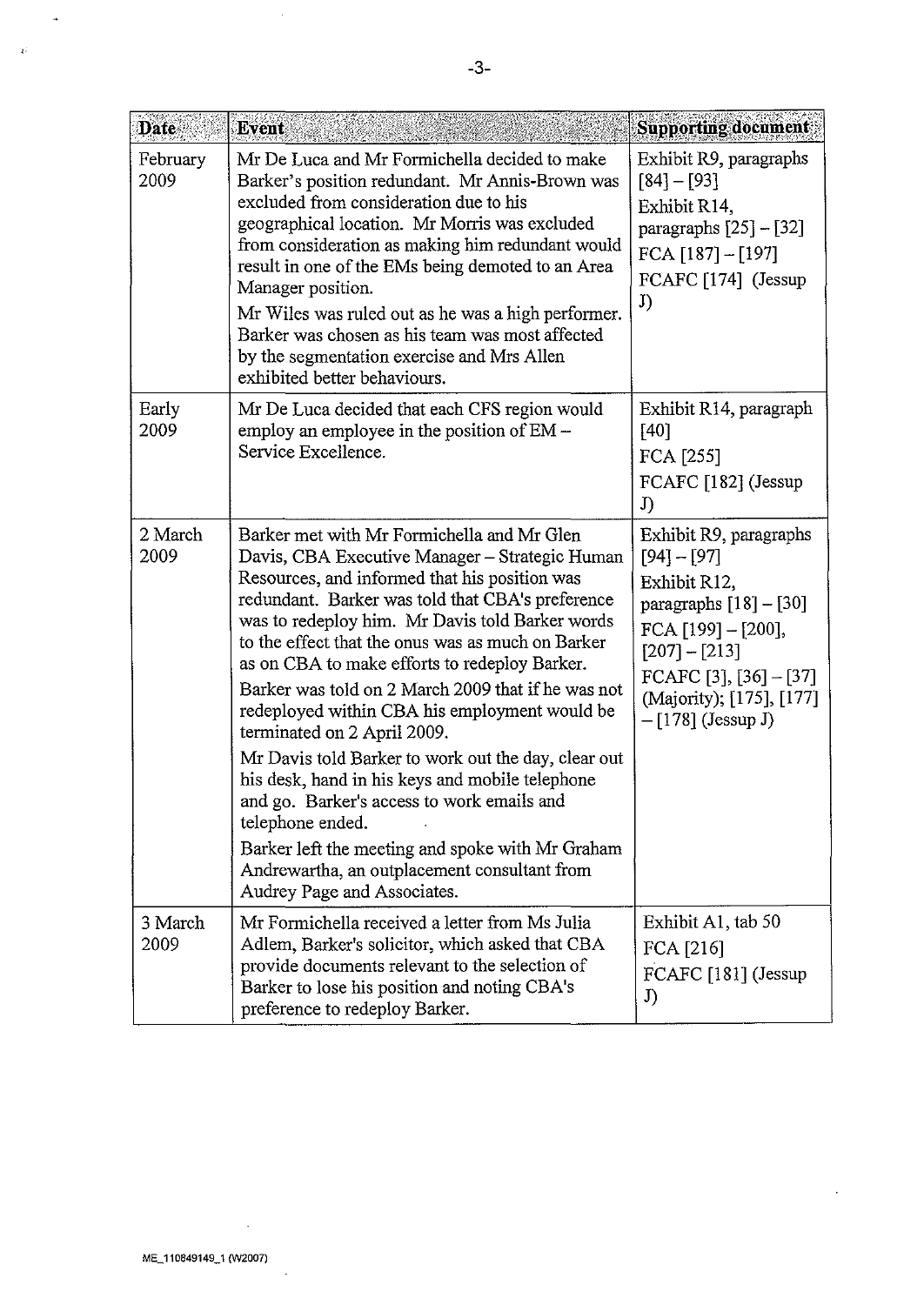| <b>Date</b>                         | Event                                                                                                                                                                                                                                                                                                                                                                                                                                            | <b>Supporting document</b>                                                                                                  |
|-------------------------------------|--------------------------------------------------------------------------------------------------------------------------------------------------------------------------------------------------------------------------------------------------------------------------------------------------------------------------------------------------------------------------------------------------------------------------------------------------|-----------------------------------------------------------------------------------------------------------------------------|
| 4 March<br>2009                     | Mr De Luca sent an email to numerous recipients,<br>including Ms Jade Baines, CBA Recruitment<br>Consultant, asking that they proceed with the<br>recruitment of the EM – Service Excellence roles.<br>Mr De Luca identified Mr Michael van Lierop as a<br>potential candidate for the position in South<br>Australia/Northern Territory.<br>Ms Baines sent an email to Mr Formichella asking<br>whether Barker would be suitable for this role. | Exhibit A1, tab 55<br>Exhibit R6, paragraphs<br>[3], [7]<br>FCA [257]<br>FCAFC [182] (Jessup<br>J)                          |
| 5 March<br>2009                     | Ms Breccia, CBA Manager Career Support, sent an<br>email to Barker's CBA email address. The email<br>stated that Ms Breccia had tried to contact Barker<br>on his work telephone. She asked Barker to<br>contact her.                                                                                                                                                                                                                            | Exhibit R1, tab 155<br>Exhibit R13, paragraph<br>$[7]$<br>FCA [217]<br><b>FCAFC</b> [38]<br>(Majority); [183]<br>(Jessup J) |
| 6 March<br>2009                     | Ms Amelia Peters, a solicitor employed by CBA,<br>wrote to Ms Adlem indicating that she had received<br>Ms Adlem's letter to Mr Formichella and that she<br>would provide a formal response shortly.                                                                                                                                                                                                                                             | Exhibit A1, tab 53<br>FCA [219]<br>FCAFC [184] (Jessup<br>J)                                                                |
| 7 March<br>2009                     | Mr Davis sent an email to Barker at his personal<br>email address asking that he return his mobile<br>telephone and sim card by early the following<br>week. The email also invited Barker to call Mr<br>Davis if he required additional assistance.                                                                                                                                                                                             | Exhibit A1, tab 54<br>FCA [218]<br>FCAFC [185] (Jessup<br>J)                                                                |
| 9 March<br>2009                     | Mr Formichella sent an email to Ms Baines<br>indicating that he did not consider that Barker<br>would be appropriate for the $EM$ – Service<br>Excellence role in South Australia/Northern<br>Territory and that he and Ms Sinead Taylor, a CFS<br>GM, had met with Mr van Lierop, who was an<br>ideal candidate for the role.                                                                                                                   | Exhibit A1, tab 55<br>FCA [257]<br>FCAFC [186] (Jessup<br>J)                                                                |
| 9 March<br>to $26$<br>March<br>2009 | Recruitment for the EM – Service Excellence roles<br>was put on hold to allow time for managers to<br>consider whether redundant employees would be<br>suitable for these roles.                                                                                                                                                                                                                                                                 | Exhibit A1, tab 55<br>FCA [257], [264]<br>FCAFC [186] (Jessup<br>J)                                                         |
| 11 March<br>2009                    | Ms Adlem wrote to CBA returning, among other<br>things, various sim cards.<br>Ms Peters wrote to Ms Adlem refusing the request<br>for documents made on 3 March 2009.                                                                                                                                                                                                                                                                            | Exhibit A1, tabs 56 and<br>57<br>FCA $[220] - [221]$<br>FCAFC [188] (Jessup<br>J)                                           |

 $\hat{\mathbf{v}}$ 

 $\bar{t}$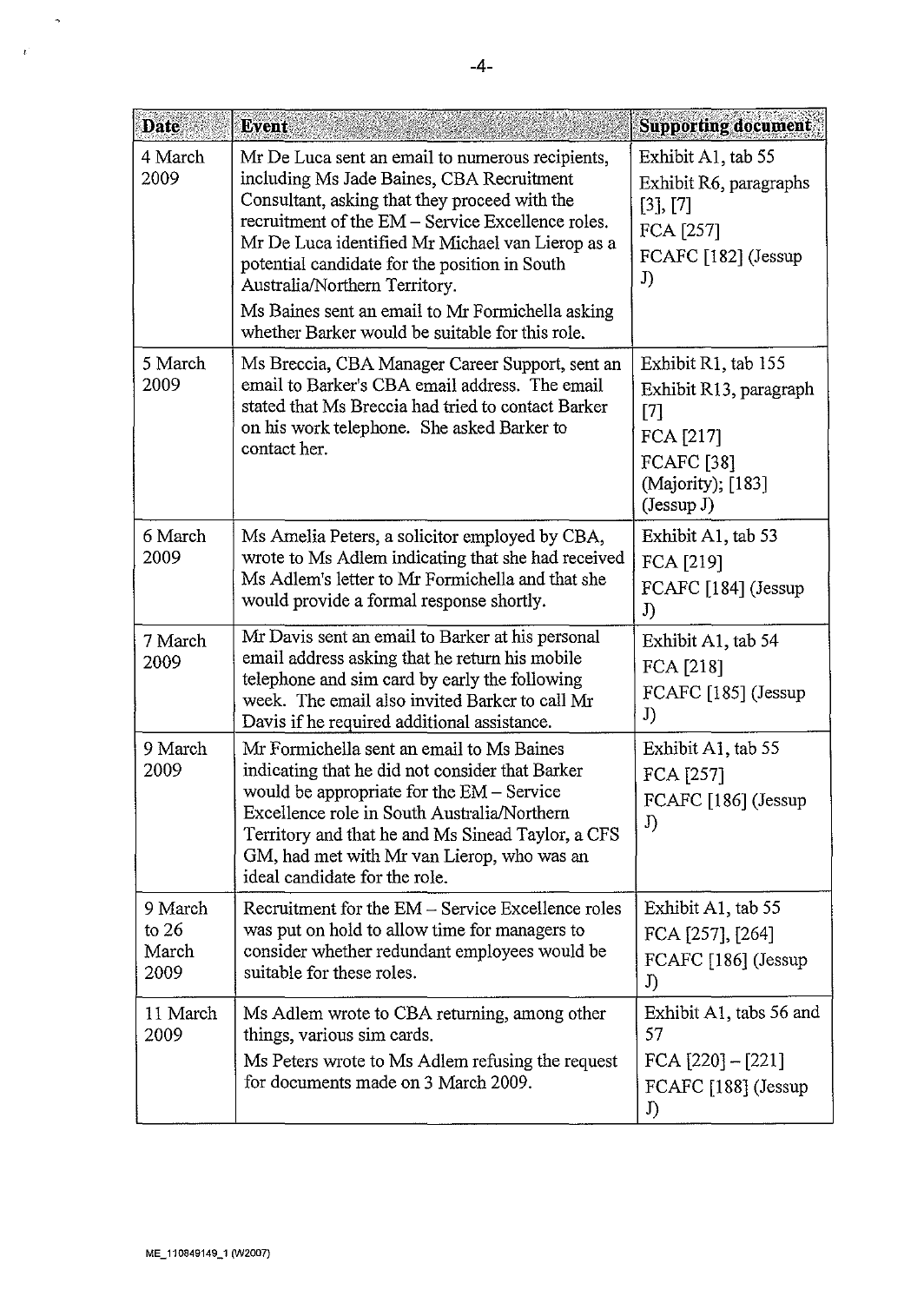| <b>Date</b>                        | Event                                                                                                                                                                                                                                                                                                                                                                                                                                                                      | <b>Supporting document</b>                                                                        |
|------------------------------------|----------------------------------------------------------------------------------------------------------------------------------------------------------------------------------------------------------------------------------------------------------------------------------------------------------------------------------------------------------------------------------------------------------------------------------------------------------------------------|---------------------------------------------------------------------------------------------------|
| 20 March<br>2009                   | Mr Davis sent an email to Barker at his CBA email<br>address indicating an exit date of 30 March 2009 if<br>Barker was not redeployed. The email encouraged<br>Barker to take proactive steps to seek redeployment<br>opportunities.                                                                                                                                                                                                                                       | Exhibit A1, tab 58<br>FCA $[224] - [225]$<br>FCAFC [190] (Jessup<br>J)                            |
| 23 March<br>2009                   | Ms Fiona Pashley, Mr Formichella's Executive<br>Assistant, sent an email to Mr Davis which stated<br>that Barker no longer had access to his CBA email<br>and asking if he wanted the email sent on 20 March<br>2009 sent to legal or Barker's home email. Mr<br>Davis responded by asking that it be sent to<br>Barker's home email address.<br>Mr Davis sent an email to Ms Breccia asking that<br>she email Barker to inform him of a role, EM -<br>Service Excellence. | Exhibit A1, tabs 58 and<br>59<br>FCA [224], [243]<br>FCAFC [190] - [191]                          |
| On or<br>about 23<br>March<br>2009 | Mr Davis, in consultation with Mr De Luca or Mr<br>Formichella, decided to extend Barker's exit date<br>from CBA to 9 April 2009 and the closing date for<br>the EM - Service Excellence position.                                                                                                                                                                                                                                                                         | Exhibit R12, paragraph<br>[36]<br>FCA [244]<br>FCAFC [3], [41]<br>(Majority); [191]<br>(Jessup J) |
| 24 March<br>2009                   | Ms Breccia was given a telephone number for<br>Barker and attempted to contact Barker on that<br>number. Barker did not answer. There were<br>"incoming call restrictions"                                                                                                                                                                                                                                                                                                 | Exhibit R1, tab 156<br>FCA [245]<br>FCAFC [193] (Jessup<br>J)                                     |

 $\bar{\gamma}$ 

 $\bar{\nu}$ 

 $\hat{\mathcal{A}}$ 

 $\sim$   $\sim$ 

 $\tilde{\mathcal{A}}$ 

 $\hat{\phi}$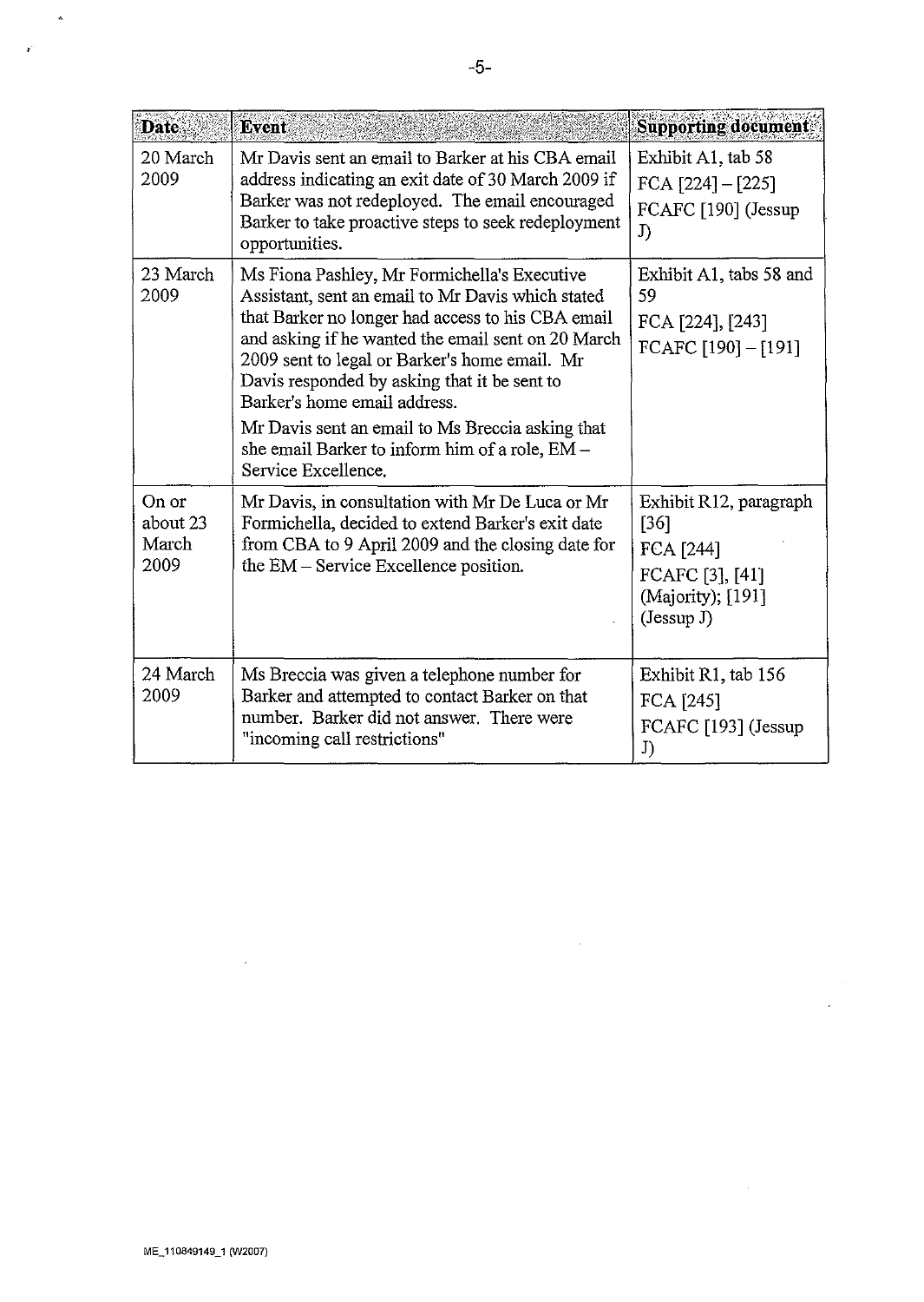| <b>Date</b>      | Event                                                                                                                                                                                                                                                                                                                                                                                                                                                                                                                                                                                                                                                                                                                                                                                                                                                                                                                                                                                                                           | <b>Supporting document</b>                                                                                                        |
|------------------|---------------------------------------------------------------------------------------------------------------------------------------------------------------------------------------------------------------------------------------------------------------------------------------------------------------------------------------------------------------------------------------------------------------------------------------------------------------------------------------------------------------------------------------------------------------------------------------------------------------------------------------------------------------------------------------------------------------------------------------------------------------------------------------------------------------------------------------------------------------------------------------------------------------------------------------------------------------------------------------------------------------------------------|-----------------------------------------------------------------------------------------------------------------------------------|
| 26 March<br>2009 | Ms Breccia sent an email to Barker at his personal<br>email address which stated that she had been<br>attempting to contact him for some weeks<br>regarding redeployment but had been unable to<br>reach him by phone or his CBA email. The email<br>offered the opportunity to apply for a role, $*EM -$<br>Service Excellence' and attached the Position<br>Description for that role and the Career Circular<br>dated 20 March 2009. The email asked that if<br>Barker was interested in applying for any role, he<br>advise Ms Breccia and email his CV to her.<br>Ms Breccia received an email from Mr Davis<br>advising, among other things, that CBA was<br>extending Barker's redeployment final date to 9<br>April 2009.<br>Ms Adlem responded by letter to Ms Peters,<br>indicating that there had been impropriety in the<br>process whereby Barker was selected for<br>redundancy. Ms Adlem said that absent<br>satisfactory resolution of the matter, she had<br>instructions to issue proceedings within 14 days. | Exhibit A1, tabs 60 and<br>62<br>Exhibit R1, tab 157<br>FCA [227] - [228],<br>[246]<br>FCAFC [194] - [195],<br>$[198]$ (Jessup J) |
| 27 March<br>2009 | Ms Breccia sent an email to Mr Davis in which she<br>attached the results of her check of the recruitment<br>system for outstanding opportunities. The note for<br>Barker provided that there had been nil contact<br>from Barker to date.                                                                                                                                                                                                                                                                                                                                                                                                                                                                                                                                                                                                                                                                                                                                                                                      | Exhibit A26<br>FCA [249]                                                                                                          |
| 30 March<br>2009 | Ms Adlem sent an email to Ms Breccia asking that<br>she contact Ms Adlem to discuss Barker's<br>redeployment options.                                                                                                                                                                                                                                                                                                                                                                                                                                                                                                                                                                                                                                                                                                                                                                                                                                                                                                           | Exhibit A1, tab 63<br>FCA [231]<br>FCAFC [199] (Jessup<br>J)                                                                      |
| 31 March<br>2009 | Ms Breccia sent an email to Ms Adlem advising of<br>a time when she was available.<br>Ms Adlem spoke with Ms Breccia. Ms Breccia<br>advised Ms Adlem that she had been attempting to<br>contact Barker on his CBA phone and email for<br>several weeks without response. Ms Adlem asked<br>questions about CBA's redeployment policy and<br>the EM - Service Excellence role but was not able<br>to elicit any information. Ms Breccia told Ms<br>Adlem that if Barker was interested in any roles in<br>the Careers circular then to let her know                                                                                                                                                                                                                                                                                                                                                                                                                                                                              | Exhibit A1, tab 63<br>Exhibit R13, paragraph<br>[16]<br>FCA $[231] - [232]$<br>FCAFC $[200] - [201]$<br>(Jessup J)                |

 $\label{eq:2.1} \frac{1}{\sqrt{2\pi}}\left(\frac{1}{\sqrt{2\pi}}\right)^{1/2}\frac{1}{\sqrt{2\pi}}\frac{1}{\sqrt{2\pi}}\,.$ 

 $\sim$ 

 $\frac{1}{\sqrt{2}}$ 

 $\hat{\mathbf{z}}$ 

 $\mathbf{r}$ 

 $\sim$ 

 $\sim$